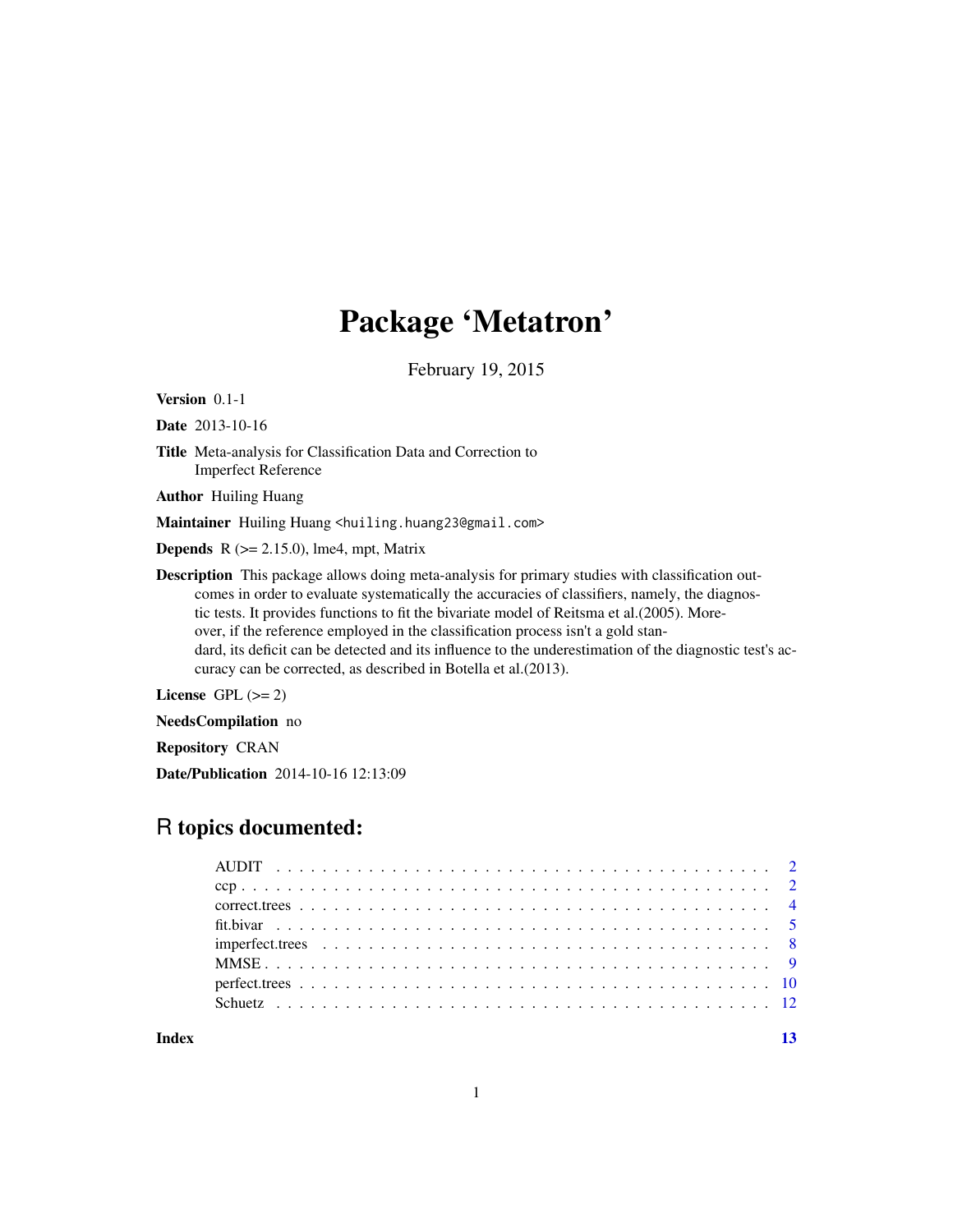#### <span id="page-1-0"></span>Description

Four primary studies which validated the Alcohol Use Disorders Identfication Test by comparing the screening outcomes against the reference of self-report alcohol consumption.

#### Usage

AUDIT

# Format

A data frame containing 5 variables and 4 observations. The variables are:

| studv | factor  | primary study name        |
|-------|---------|---------------------------|
| TP    | numeric | number of true positives  |
| FN    | numeric | number of false negatives |
| FP    | numeric | number of false positives |
| TN    | numeric | number of true negatives  |

#### Source

Botella et al. 2013, table 2

# References

Botella, J., Huang, H., Suero, M.(2013). Multinomial tree models for assessing the status of the reference in studies of the accuracy of tools for binary classification. *Frontiers in Psychology*,4:694. [http://www.frontiersin.org/Journal/Abstract.aspx?s=956&name=quantitative\\_psychol](http://www.frontiersin.org/Journal/Abstract.aspx? s=956&name=quantitative_psychology_and_measurement&ART_DOI=10.3389/fpsyg.2013.00694)ogy\_ [and\\_measurement&ART\\_DOI=10.3389/fpsyg.2013.00694](http://www.frontiersin.org/Journal/Abstract.aspx? s=956&name=quantitative_psychology_and_measurement&ART_DOI=10.3389/fpsyg.2013.00694)

ccp *Anti-cyclic Citrullinated Peptide Antibody*

#### Description

Data from Nishimura (2007) of anti-cyclic citrullinated peptide antibody (anti-CCP) which report the four frequencies of the classification outcomes.

#### Usage

ccp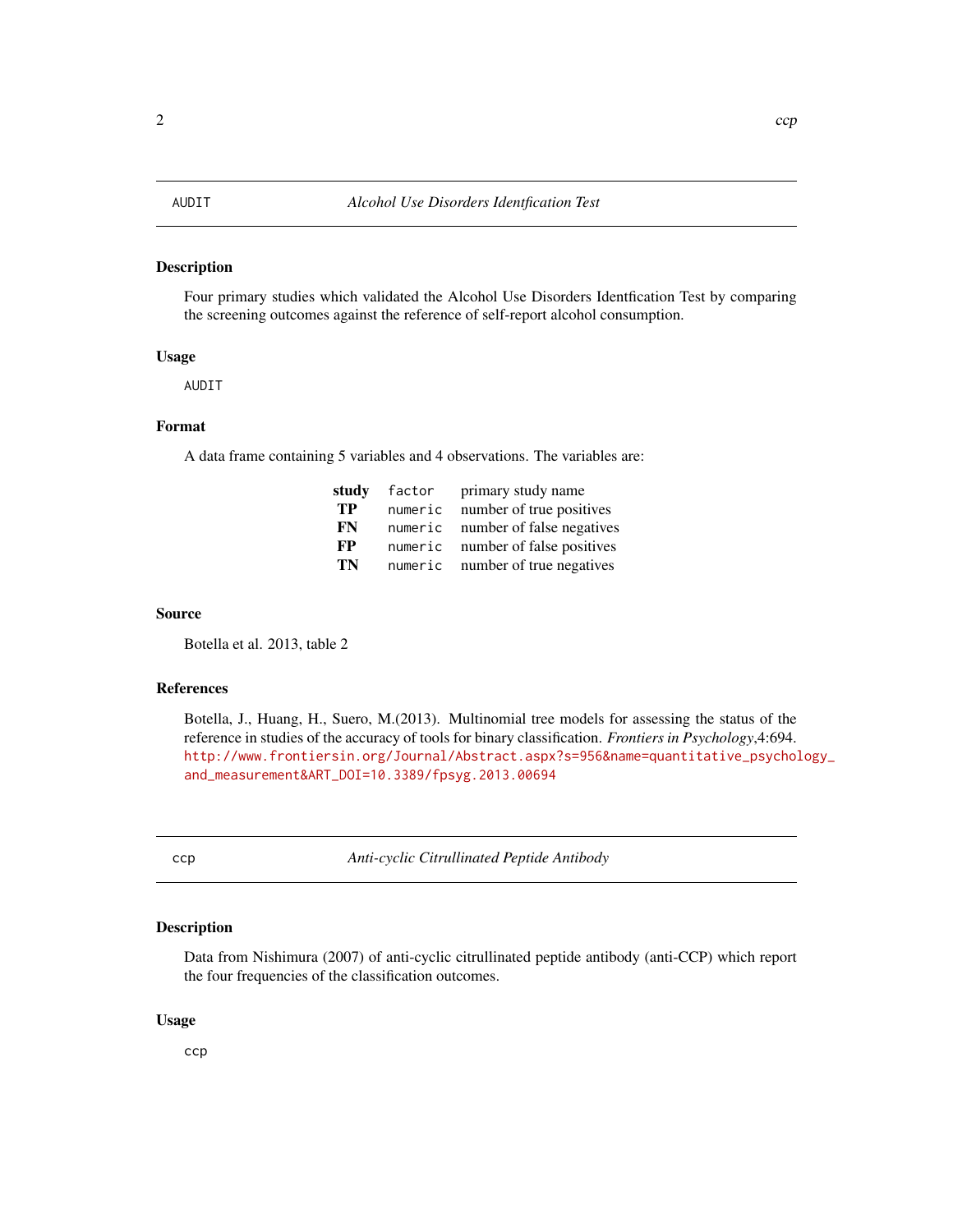# Format

A data frame containing 7 variables and 37 observations. The variables are: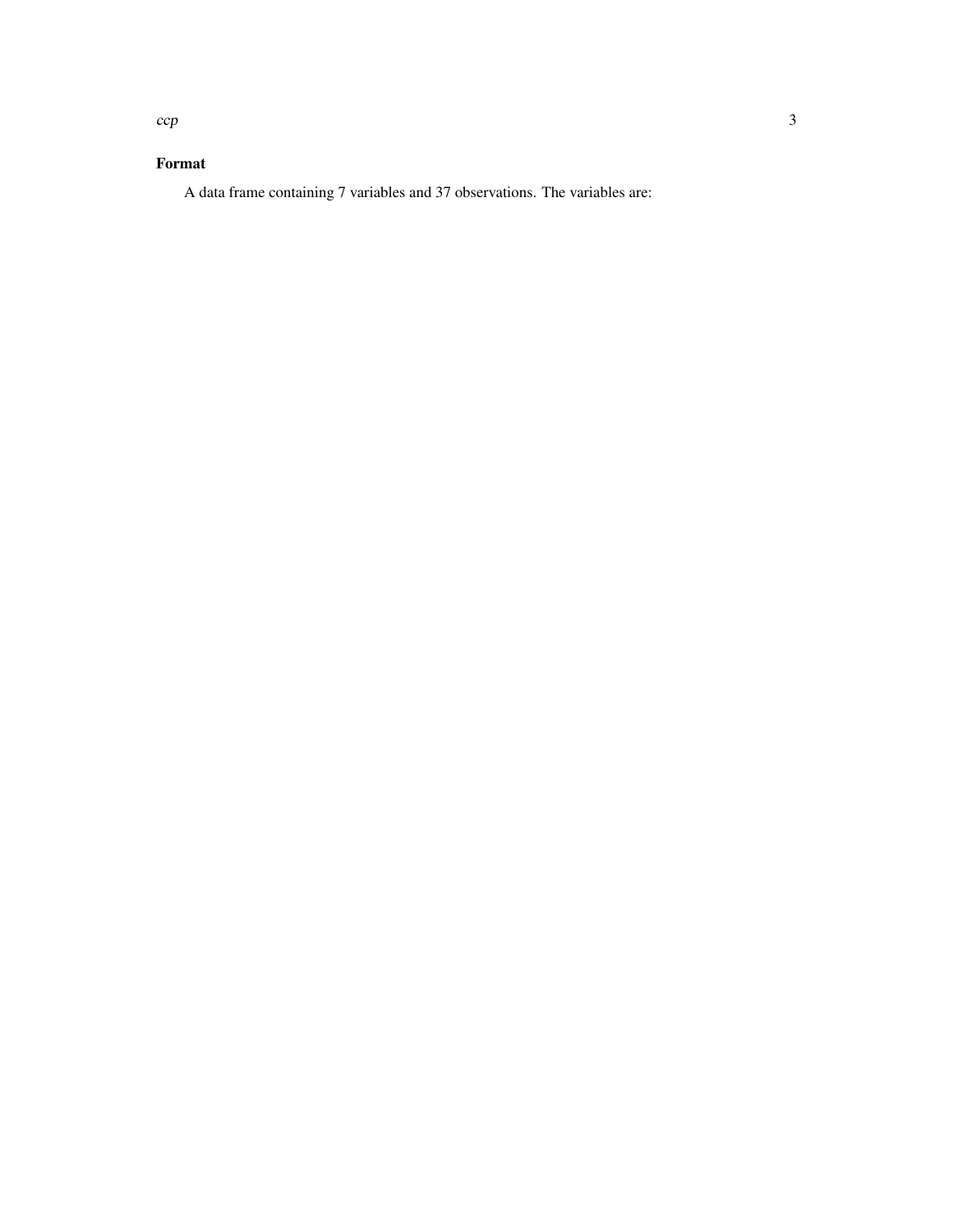<span id="page-3-0"></span>

| test       | factor | name of the screening test                                  |
|------------|--------|-------------------------------------------------------------|
| study_id   | factor | primary study name                                          |
| generation | factor | CCP generation used in the study, can be used as covariate. |
| TP         |        | numeric number of true positives                            |
| FN.        |        | numeric number of false negatives                           |
| <b>FP</b>  |        | numeric number of false positives                           |
| TN         |        | numeric number of true negatives                            |

#### Source

Cochrane Handbook for Systematic Reviews of Diagnostic Test Accuracy, Chapter 10

# References

Nishimura K, Sugiyama D, Kogata Y, Tsuji G, Nakazawa T, Kawano S, Saigo K, Morinobu A, Koshiba M, Kuntz KM, Kamae I, Kumagai S. Meta-analysis:diagnostic accuracy of anti-cyclic citrullinated peptide antibody and rheumatoid factor for rheumatoid arthritis. *Ann Intern Med* 2007; 146:797-808

correct.trees *Correct the Classification Outcomes by Methods of Botella et al (2013)*

# Description

This function corrects the frequencies reported in the primary studies when a imperfect reference was used in the classification process. According to the conjoint parameter estimates of multinomial tree model 2 by Botella et al (2013) given by the imperfect. trees, one can obtain the corrected frequencies as if the a perfect standard reference were used. Note that correction should be used only if the model 2 is the optimal one compared to model 1.

# Usage

correct.trees(x,TP,FN,TN,FP,study,data)

# Arguments

| $\mathsf{x}$ | an object of class "imperfect.trees".                                                                                                                           |
|--------------|-----------------------------------------------------------------------------------------------------------------------------------------------------------------|
| <b>TP</b>    | the true positive counts reported in primary studies. Vector of integers, need to be<br>speficied either directly or by referring to a variable in data frame.  |
| FN           | the false negative counts reported in primary studies. Vector of integers, need to<br>be speficied either directly or by referring to a variable in data frame. |
| TN           | the true negative counts reported in primary studies. Vector of integers, need to<br>be speficied either directly or by referring to a variable in data frame.  |
| <b>FP</b>    | the false positive counts reported in primary studies. Vector of integers, need to<br>be speficied either directly or by referring to a variable in data frame. |
| study        | study names or identities. Character vector, need to be speficied either directly<br>or by referring to a variable in data frame.                               |
| data         | optional data frame that contains the above-mentioned variables.                                                                                                |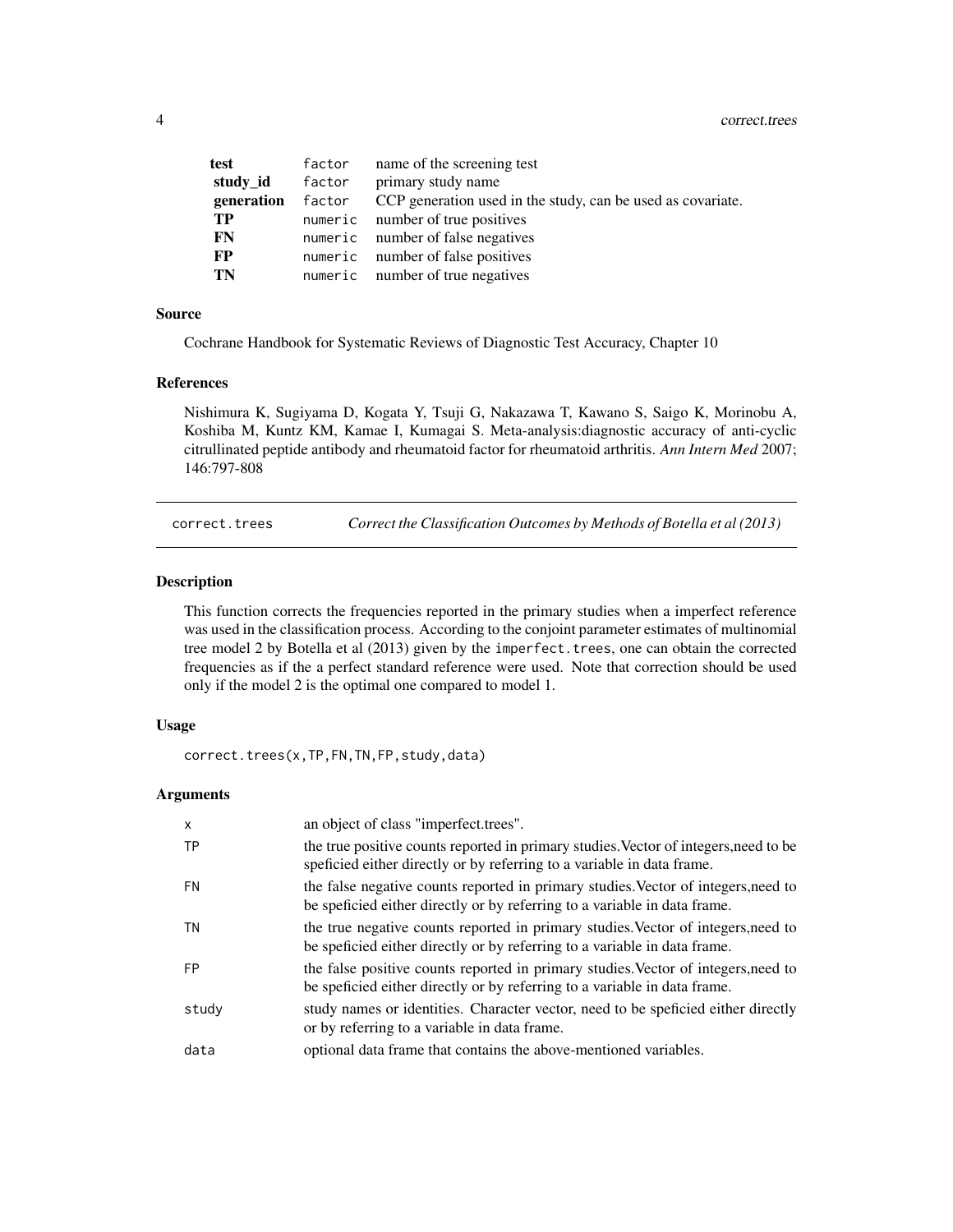#### <span id="page-4-0"></span>fit.bivar 5

# Details

The study names and their order used by this function to correct frequencies need to be exactly the same as in the previous step which fits the multinomial tree model 2 assuming an imperfect reference. Otherwise it will give an error indicating the problem.

# Value

A data frame with the 4 corrected frequencies for each primary study, namely, TPnew, FNnew, FPnew, TNnew. If the input data contains other information such as covariates, these will be kept unchaged and well matched with the newly corrected frequencies. This data frame can be further used to fit the bivariate model of Reitsma et al. (2005) by the fit.bivar function.

# Author(s)

Huiling Huang <huiling.huang23@gmail.com>

# References

Botella, J., Huang, H., Suero, M.(2013). Multinomial tree models for assessing the status of the reference in studies of the accuracy of tools for binary classification. *Frontiers in Psychology*.4:694. [http://www.frontiersin.org/Journal/Abstract.aspx?s=956&name=quantitative\\_psychol](http://www.frontiersin.org/Journal/Abstract.aspx?s=956&name=quantitative_psychology_and_measurement&ART_DOI=10.3389/fpsyg.2013.00694)ogy\_ [and\\_measurement&ART\\_DOI=10.3389/fpsyg.2013.00694](http://www.frontiersin.org/Journal/Abstract.aspx?s=956&name=quantitative_psychology_and_measurement&ART_DOI=10.3389/fpsyg.2013.00694)

Botella, J., Huang, H., Suero, M. Meta-analysis of the accuracy of tools used for binary classification when the primary studies employ different references. To appear in Psychological Methods.

# See Also

[imperfect.trees](#page-7-1).

# Examples

```
## data of the screening tool Mini Mental State Examination (MMSE) from Botella et al.(2013)
data(MMSE)
## fit the multinomial tree model 2, imperfect reference
(mmse2<-imperfect.trees(TP=TP,FN=FN,TN=TN,FP=FP,study=study,data=MMSE))
## after comparing to the results of model 1, the model 2 is chosen,
## then comes frequency correction.
correct.trees(mmse2,TP=TP,FN=FN,TN=TN,FP=FP,study=study,data=MMSE)
```
fit.bivar *Fit the Bivariate Model of Reitsma et al. (2005)*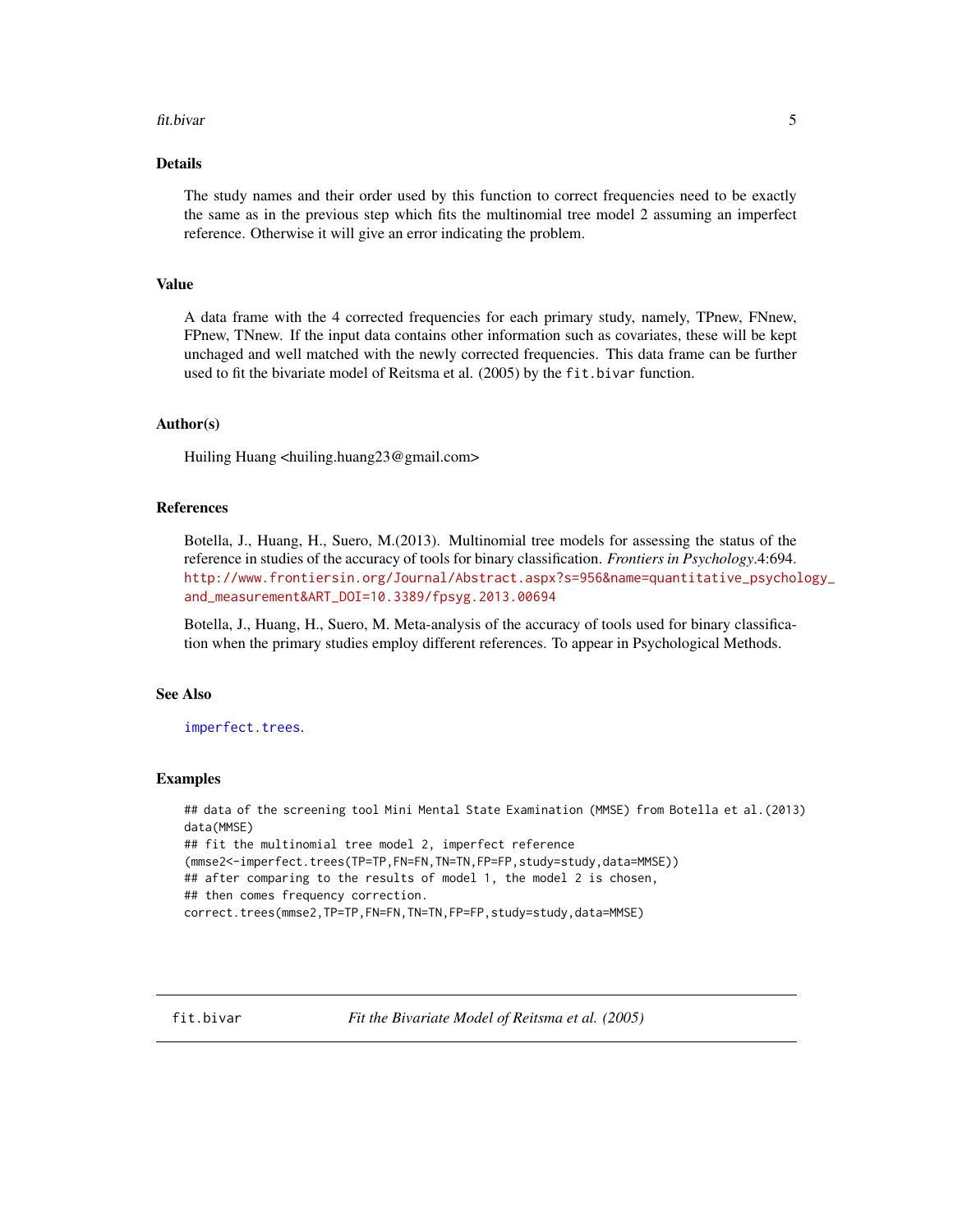# Description

The function fits the bivariate model of Reitsma et al. (2005) by directly modeling the binomial error and normally distributed random effect structure. We specify the model as a generalized linear mixed model using the glmer function in package lme4, similar to the computational approach by Macaskill (2004) and Harbord et al. (2007). Thus the normal-normal approximation and the MCMC approach can be avoided. A single covariate can be incorporated into the model, users should choose if it affects both the sensitivity and specificity, only sensitivity or only specificity. Results are nearly identical to those by using the Proc NLMIXED in SAS.

# Usage

```
fit.bivar(TP,FN,TN,FP,study,data,mods=NULL,covarying="both",...)
```
## S3 method for class 'fit.bivar'  $print(x, \ldots)$ ## S3 method for class 'fit.bivar' summary(object,level=0.95,...)

# Arguments

| <b>TP</b> | the true positive counts reported in primary studies. Vector of integers, need to<br>be speficied either directly or by referring to a variable in data frame.                             |
|-----------|--------------------------------------------------------------------------------------------------------------------------------------------------------------------------------------------|
| <b>FN</b> | the false negative counts reported in primary studies. Vector of integers, need to<br>be speficied either directly or by referring to a variable in data frame.                            |
| TN        | the true negative counts reported in primary studies. Vector of integers, need to<br>be speficied either directly or by referring to a variable in data frame.                             |
| <b>FP</b> | the false positive counts reported in primary studies. Vector of integers, need to<br>be speficied either directly or by referring to a variable in data frame.                            |
| study     | study names or identities. Vector of characters, need to be speficied either di-<br>rectly or by referring to a variable in data frame.                                                    |
| data      | optional data frame that contains the above-mentioned variables and possibly<br>other information such as the covariate.                                                                   |
| mods      | optional argument to include a single study-level covariate in the model. Vector<br>specifying the values of the covariate. Default is NULL.                                               |
| covarying | options to specify the influence of the covariate when it's present, one of the<br>character strings "both", "only sensitivity", "only specificity" can be selected.<br>Default is "both". |
| $\times$  | an object of class "fit.bivar" (for print).                                                                                                                                                |
| object    | an object of class "fit.bivar" (for summary).                                                                                                                                              |
| level     | confidence interval level (for summary). Default is 0.95                                                                                                                                   |
|           | further arguments to be passed to or from other functions                                                                                                                                  |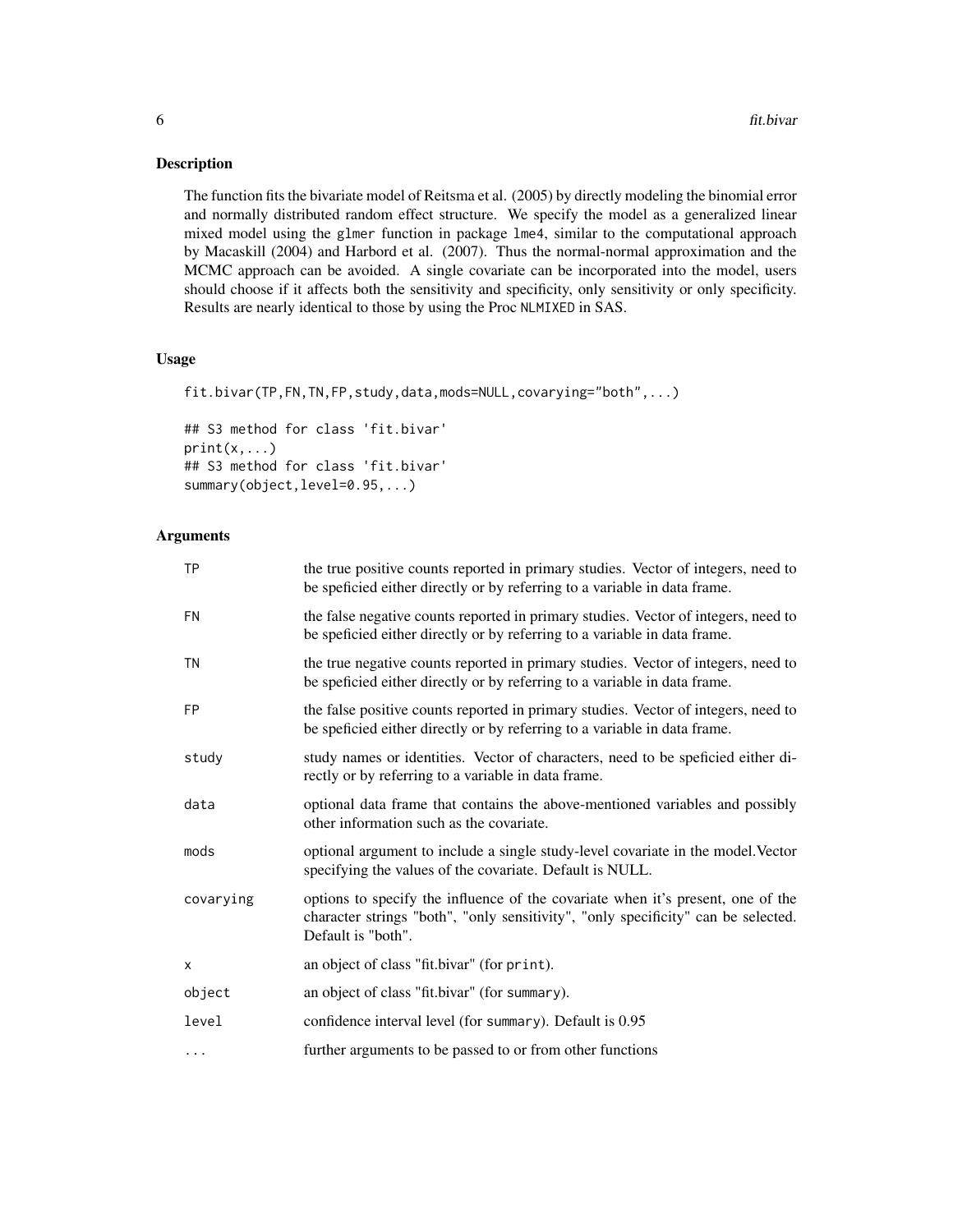#### <span id="page-6-0"></span>fit.bivar 7

# Details

To specify the data, either directly input the TP, FN, FP, TN and study as vectors, or referring the corresponding variable names in a data frame. The argument study gives the study names, which means if there are several classification procedures within a study, they must have the same value at this argument, but different values in covariate to distiguish them. To specify the model, one should assign proper values to the mods and covarying arguments.

#### Value

An object of class fit.bivar,basically a list with the model speficication and conventional model fit results, such as goodness of fit statistics and parameter estimates, etc.

The print functions displays the basic model fit outcomes, including the estimates of the combined logit-transformed sensitivity and specificity, as well as those at different levels of the covariate if there is any; the random effects coefficients shown as variance-covariance matrix of the combined logit-transformed sensitivity and specificity; and the goodness of fit statistics are also given. The print function returns no object.

The summary function shows additional information such as standard errors and covariance matrix of the parameters which can be useful later in drawing the SROC curve.

# Author(s)

Huiling Huang <huiling.huang23@gmail.com>

#### References

Macaskill, P. (2004). Empirical Bayes estimates generated in a hierarchical summary ROC analysis agreed closely with those of a full Bayesian analysis. *Journal of Clinical Epidemiology*, 57, 925-32.

Harbord, R., Deeks, J., Egger, M., Whiting, P., & Sterne, J. (2007). A unification of models for meta-analysis of diagnostic accuracy studies. *Biostatistics*, 8, 239-251

Reitsma, J., Glas, A., Rutjes, A., Scholten, R., Bossuyt, P., & Zwinderman, A. (2005). Bivariate analysis of sensitivity and specificity produces informative summary measures in diagnostic reviews. *Journal of Clinical Epidemiology*, 58, 982-990.

#### See Also

[lmer](#page-0-0).

# Examples

```
## fit bivariate model without covariate to data from a review(Nishimura 2007)
data(ccp)
(ccp.without<-fit.bivar(TP=TP,FN=FN,TN=TN,FP=FP,study=study_id,data=ccp))
summary(ccp.without)
## fit bivariate model with covariate "generation" to the same data set.
(ccp.generation<-fit.bivar(TP=TP,FN=FN,TN=TN,FP=FP,study=study_id,data=ccp,mods=generation,
                          covarying="both"))
summary(ccp.generation)
##fit bivariate model with covariate "Test" to the data from Schuetz(2010)
##comparing the accuracy of CI and MRI
```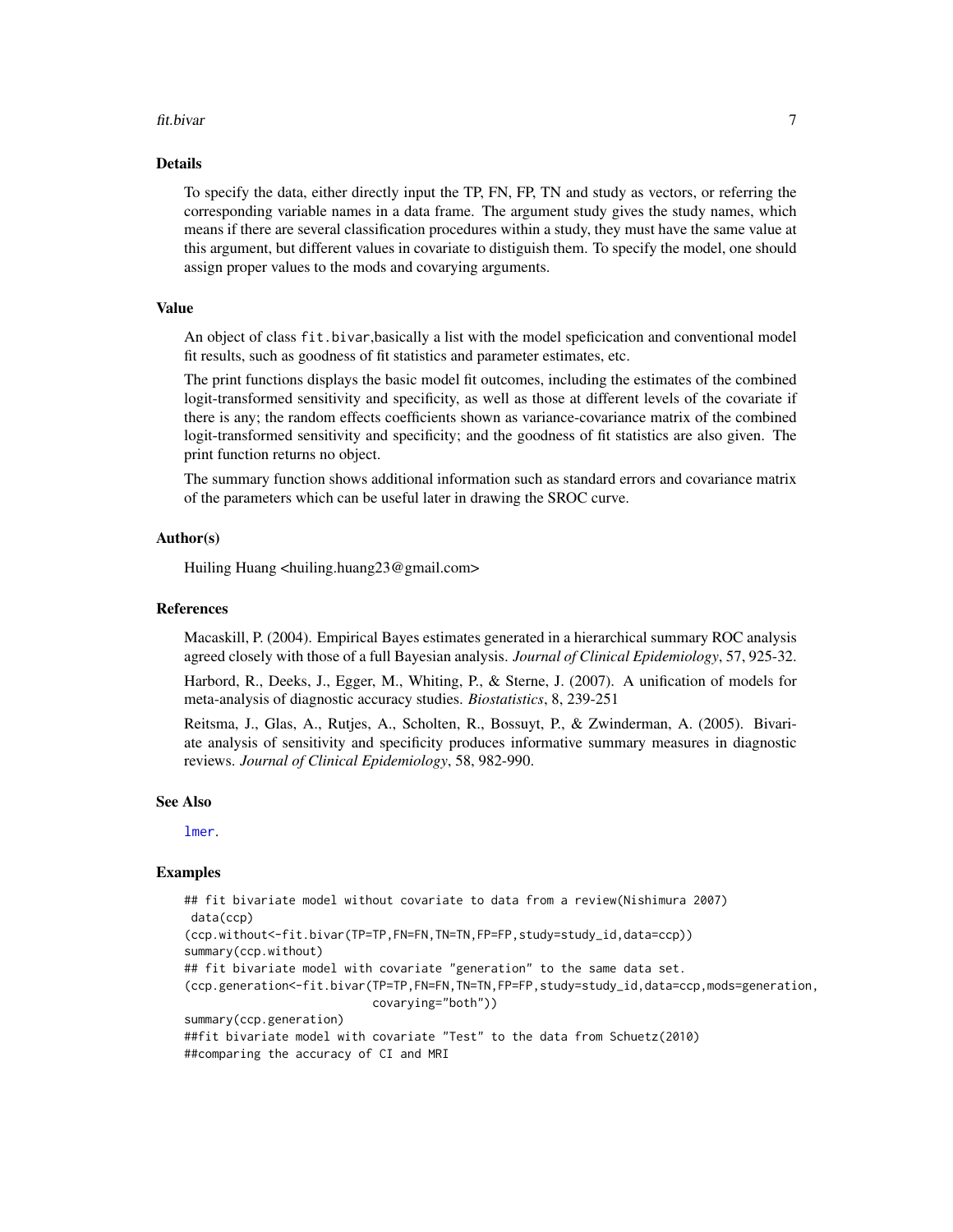<span id="page-7-0"></span>8 imperfect.trees

```
data(Schuetz)
(CTvsMRI<-fit.bivar(TP=tp,FN=fn,TN=tn,FP=fp,study=Study_ID,data=Schuetz,mods=Test))
summary(CTvsMRI)
```
<span id="page-7-1"></span>imperfect.trees *Fit the Multinomial Tree Model 2 of Botella et al (2013)*

# Description

The function fits the multinomial tree model 2 of Botella et al (2013) which detects the possible deficit of the standard reference employed in the classification processes. The model is fitted by the EM algorithm implemented in the package mpt. Results should be compared to those of multinomial tree model 1 given by perfect. trees before making inference.

# Usage

imperfect.trees(TP,FN,TN,FP,study, data,...)

## S3 method for class 'imperfect.trees'  $print(x, \ldots)$ 

# Arguments

| <b>TP</b> | the true positive counts reported in primary studies. Vector of integers, need to be<br>spericied either directly or by referring to a variable in data frame.  |
|-----------|-----------------------------------------------------------------------------------------------------------------------------------------------------------------|
| <b>FN</b> | the false negative counts reported in primary studies. Vector of integers, need to<br>be speficied either directly or by referring to a variable in data frame. |
| ΤN        | the true negative counts reported in primary studies. Vector of integers, need to<br>be speficied either directly or by referring to a variable in data frame.  |
| <b>FP</b> | the false positive counts reported in primary studies. Vector of integers, need to<br>be speficied either directly or by referring to a variable in data frame. |
| study     | study names or identities. Vector of characters, need to be speficied either di-<br>rectly or by referring to a variable in data frame.                         |
| data      | optional data frame that contains the above-mentioned variables.                                                                                                |
| x         | an object of class "imperfect.trees" (for print).                                                                                                               |
|           | further arguments to be passed to or from other functions                                                                                                       |

#### Details

To specify the data, either directly input the TP, FN, FP, TN and study as vectors, or referring the corresponding variable names in a data frame. The multinomial tree models are then generated automatically according to the study number.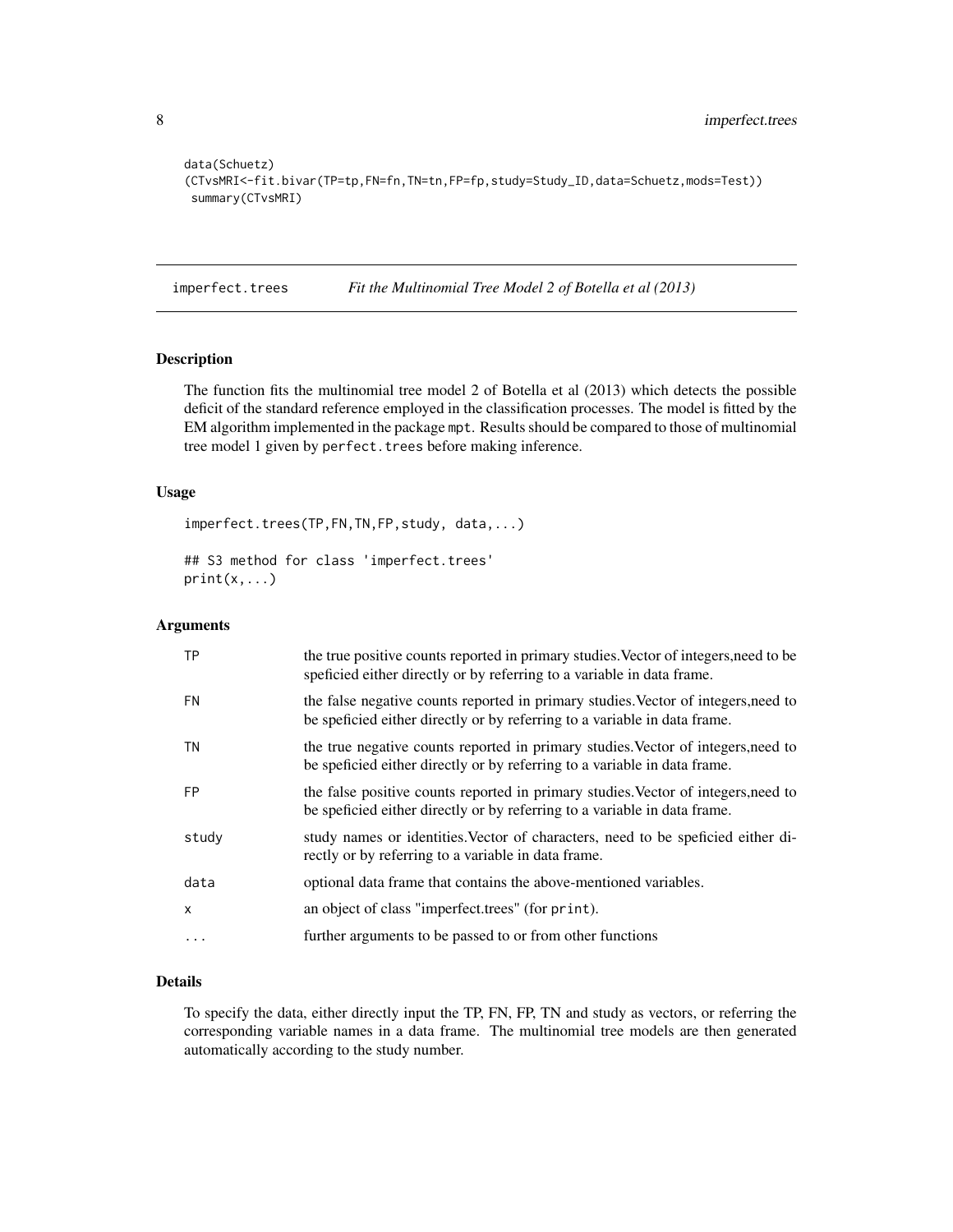#### <span id="page-8-0"></span>MMSE 9

# Value

An object of class "imperfect.trees",basically a list with the model speficication and conventional model fit information, such as goodness of fit statistics and parameter estimates, etc. The print function doesn't return an object.

# Author(s)

Huiling Huang <huiling.huang23@gmail.com>

# References

Botella, J., Huang, H., Suero, M.(2013). Multinomial tree models for assessing the status of the reference in studies of the accuracy of tools for binary classification. *Frontiers in Psychology*.4:694. [http://www.frontiersin.org/Journal/Abstract.aspx?s=956&name=quantitative\\_psychol](http://www.frontiersin.org/Journal/Abstract.aspx?s=956&name=quantitative_psychology_and_measurement&ART_DOI=10.3389/fpsyg.2013.00694)ogy\_ [and\\_measurement&ART\\_DOI=10.3389/fpsyg.2013.00694](http://www.frontiersin.org/Journal/Abstract.aspx?s=956&name=quantitative_psychology_and_measurement&ART_DOI=10.3389/fpsyg.2013.00694)

Botella, J., Huang, H., Suero, M. Meta-analysis of the accuracy of tools used for binary classification when the primary studies employ different references. To appear in Psychological Methods.

# See Also

[perfect.trees](#page-9-1).

# Examples

## load data of the screening outcome of Mini Mental State Examination (MMSE) data(MMSE) ## fit the multinomial tree model 2, imperfect reference imperfect.trees(TP=TP,FN=FN,TN=TN,FP=FP,study=study,data=MMSE)

MMSE *Mini Mental State Examination*

# Description

Four primary studies which report the accuracy of the Mini Mental State Examination by giving the screening outcomes against the Cambridge Mental Disorders of the Elderly Examination (CAMDEX).

#### Usage

**MMSE**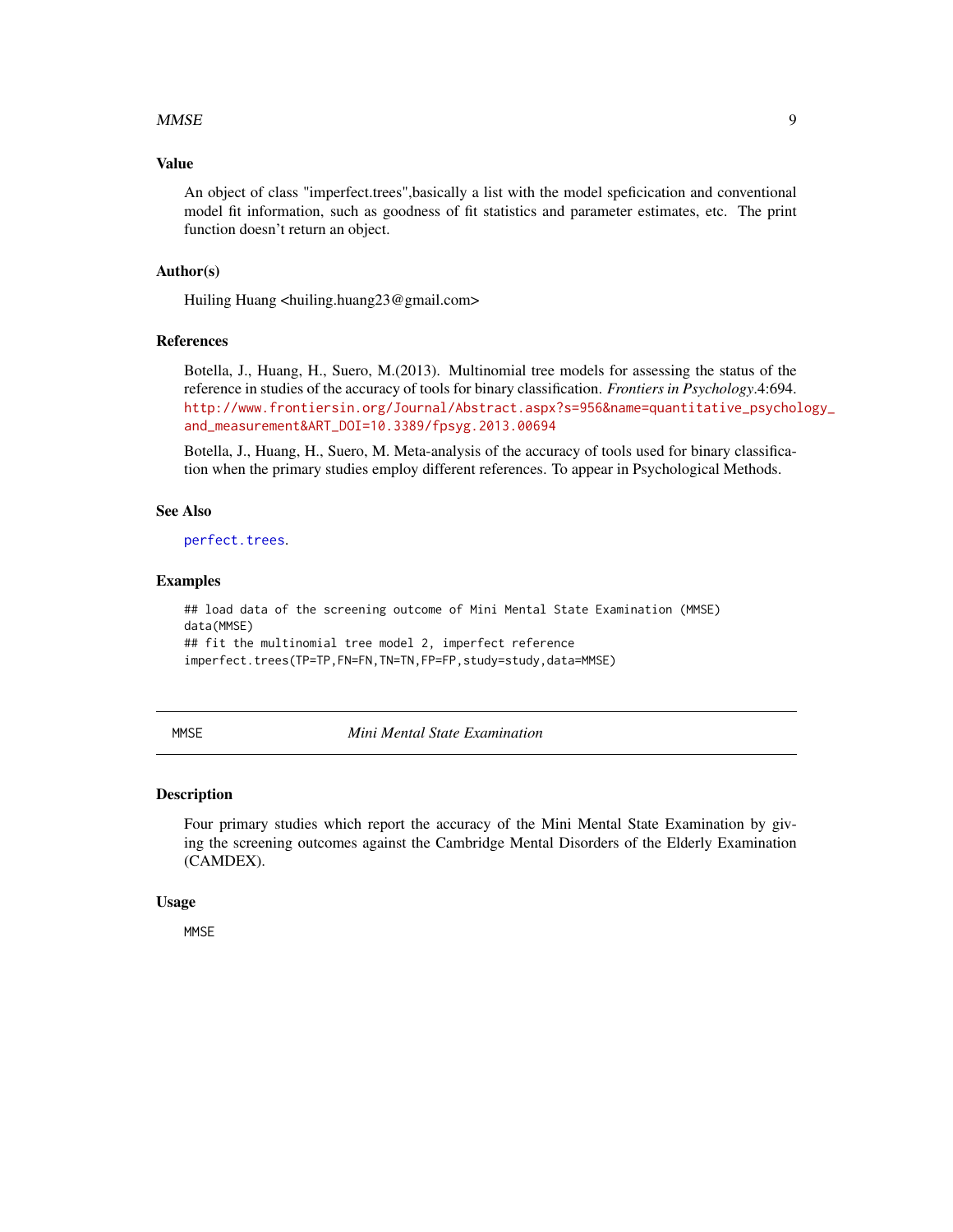# <span id="page-9-0"></span>Format

A vector containing 5 variables and 4 observations. The variables are:

| TP    | numeric | number of true positives  |
|-------|---------|---------------------------|
| FN    | numeric | number of false negatives |
| FP    | numeric | number of false positives |
| TN    | numeric | number of true negatives  |
| study | factor  | primary study name        |

#### Source

Botella et al. 2013, table 2

# References

Botella, J., Huang, H., Suero, M.(2013). Multinomial tree models for assessing the status of the reference in studies of the accuracy of tools for binary classification. *Frontiers in Psychology*,4:694. [http://www.frontiersin.org/Journal/Abstract.aspx?s=956&name=quantitative\\_psychol](http://www.frontiersin.org/Journal/Abstract.aspx? s=956&name=quantitative_psychology_and_measurement&ART_DOI=10.3389/fpsyg.2013.00694)ogy\_ [and\\_measurement&ART\\_DOI=10.3389/fpsyg.2013.00694](http://www.frontiersin.org/Journal/Abstract.aspx? s=956&name=quantitative_psychology_and_measurement&ART_DOI=10.3389/fpsyg.2013.00694)

<span id="page-9-1"></span>perfect.trees *Fit the Multinomial Tree Model 1 of Botella et al (2013)*

#### Description

The function fits the multinomial tree model 1 of Botella et al (2013) which assumes that both the sensitivity and specificity of the standard reference employed in the classification processes are equal to 1. The model is fitted by the EM algorithm implemented in the package mpt. Results should be compared to those of multinomial tree model 2 given by perfect. trees before making inference.

### Usage

```
perfect.trees(TP,FN,TN,FP,study, data)
```

```
## S3 method for class 'perfect.trees'
print(x, \ldots)
```
#### Arguments

|    | the true positive counts reported in primary studies. Vector of integers, need to be<br>spericing to a variable in data frame.                                  |
|----|-----------------------------------------------------------------------------------------------------------------------------------------------------------------|
| FN | the false negative counts reported in primary studies. Vector of integers, need to<br>be spericial either directly or by referring to a variable in data frame. |
| ΤN | the true negative counts reported in primary studies. Vector of integers, need to<br>be speficied either directly or by referring to a variable in data frame.  |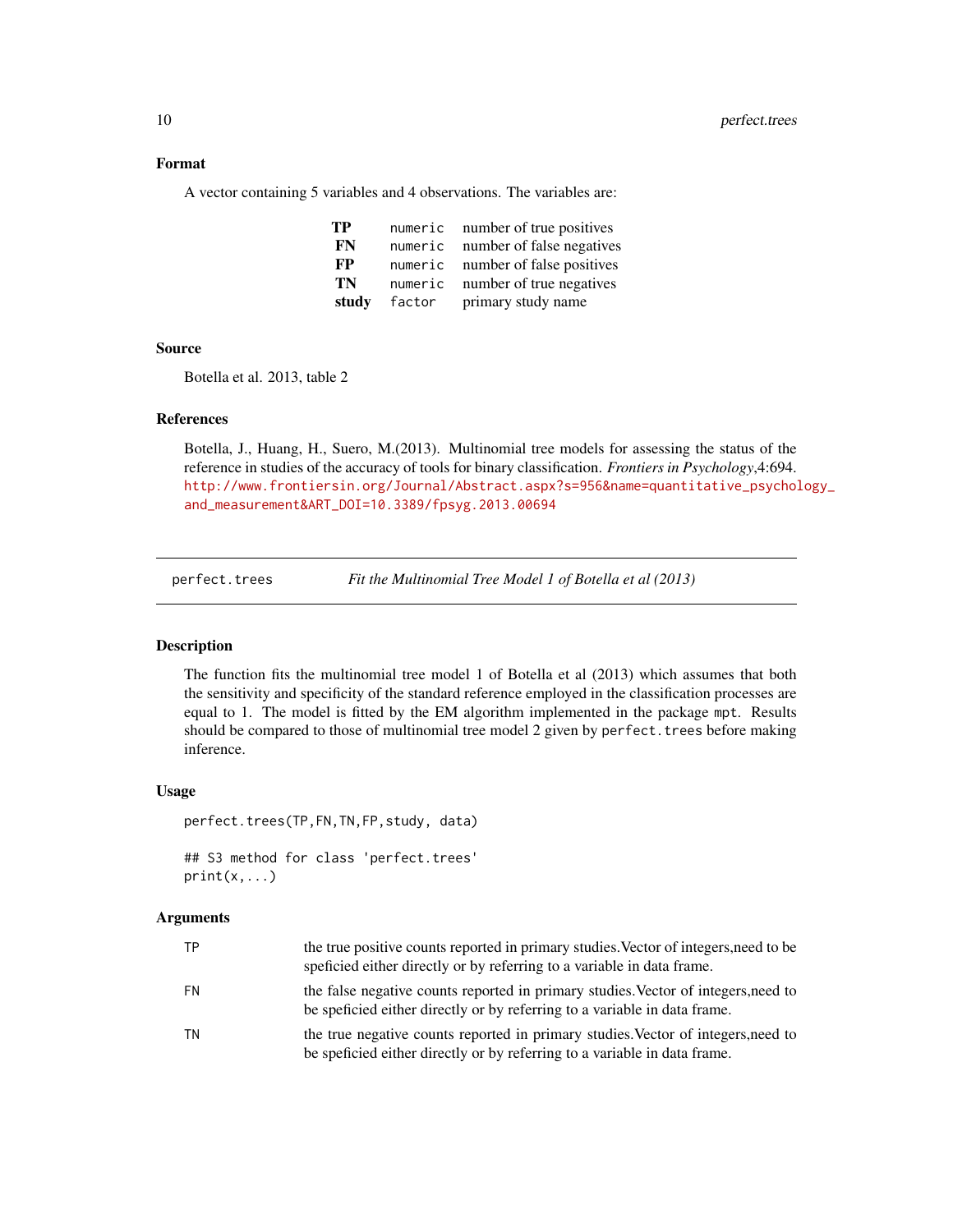#### <span id="page-10-0"></span>perfect.trees and the set of the set of the set of the set of the set of the set of the set of the set of the set of the set of the set of the set of the set of the set of the set of the set of the set of the set of the se

| <b>FP</b> | the false positive counts reported in primary studies. Vector of integers, need to<br>be speficied either directly or by referring to a variable in data frame. |
|-----------|-----------------------------------------------------------------------------------------------------------------------------------------------------------------|
| study     | study names or identities. Vector of characters, need to be speficied either di-<br>rectly or by referring to a variable in data frame.                         |
| data      | optional data frame that contains the above-mentioned variables.                                                                                                |
| X         | an object of class "perfect trees" (for print).                                                                                                                 |
|           | further arguments to be passed to or from other functions                                                                                                       |

# Details

To specify the data, either directly input the TP, FN, FP, TN and study as vectors, or referring the corresponding variable names in a data frame.The multinomial tree models are then generated automatically according to the study number.

# Value

An object of class "perfect.trees",basically a list with the model speficication and conventional model fit information, such as goodness of fit statistics and parameter estimates, etc. The print function does not return an object.

## Author(s)

Huiling Huang <huiling.huang23@gmail.com>

# References

Botella, J., Huang, H., Suero, M.(2013). Multinomial tree models for assessing the status of the reference in studies of the accuracy of tools for binary classification. *Frontiers in Psychology*.4:694. [http://www.frontiersin.org/Journal/Abstract.aspx?s=956&name=quantitative\\_psychol](http://www.frontiersin.org/Journal/Abstract.aspx?s=956&name=quantitative_psychology_and_measurement&ART_DOI=10.3389/fpsyg.2013.00694)ogy\_ [and\\_measurement&ART\\_DOI=10.3389/fpsyg.2013.00694](http://www.frontiersin.org/Journal/Abstract.aspx?s=956&name=quantitative_psychology_and_measurement&ART_DOI=10.3389/fpsyg.2013.00694)

Botella, J., Huang, H., Suero, M. Meta-analysis of the accuracy of tools used for binary classification when the primary studies employ different references. To appear in Psychological Methods.

#### See Also

[imperfect.trees](#page-7-1).

#### Examples

```
## load data of the accuracy of the screening tool Alcohol Use Disorders Identfication Test (AUDIT)
data(AUDIT)
## fitting the multinomial tree model 1
perfect.trees(TP=TP,FN=FN,TN=TN,FP=FP,study=study,data=AUDIT)
## data of the screening tool Mini Mental State Examination (MMSE)
data(MMSE)
## fit the multinomial tree model 1, assuming imperfect reference
perfect.trees(TP=TP,FN=FN,TN=TN,FP=FP,study=study,data=MMSE)
```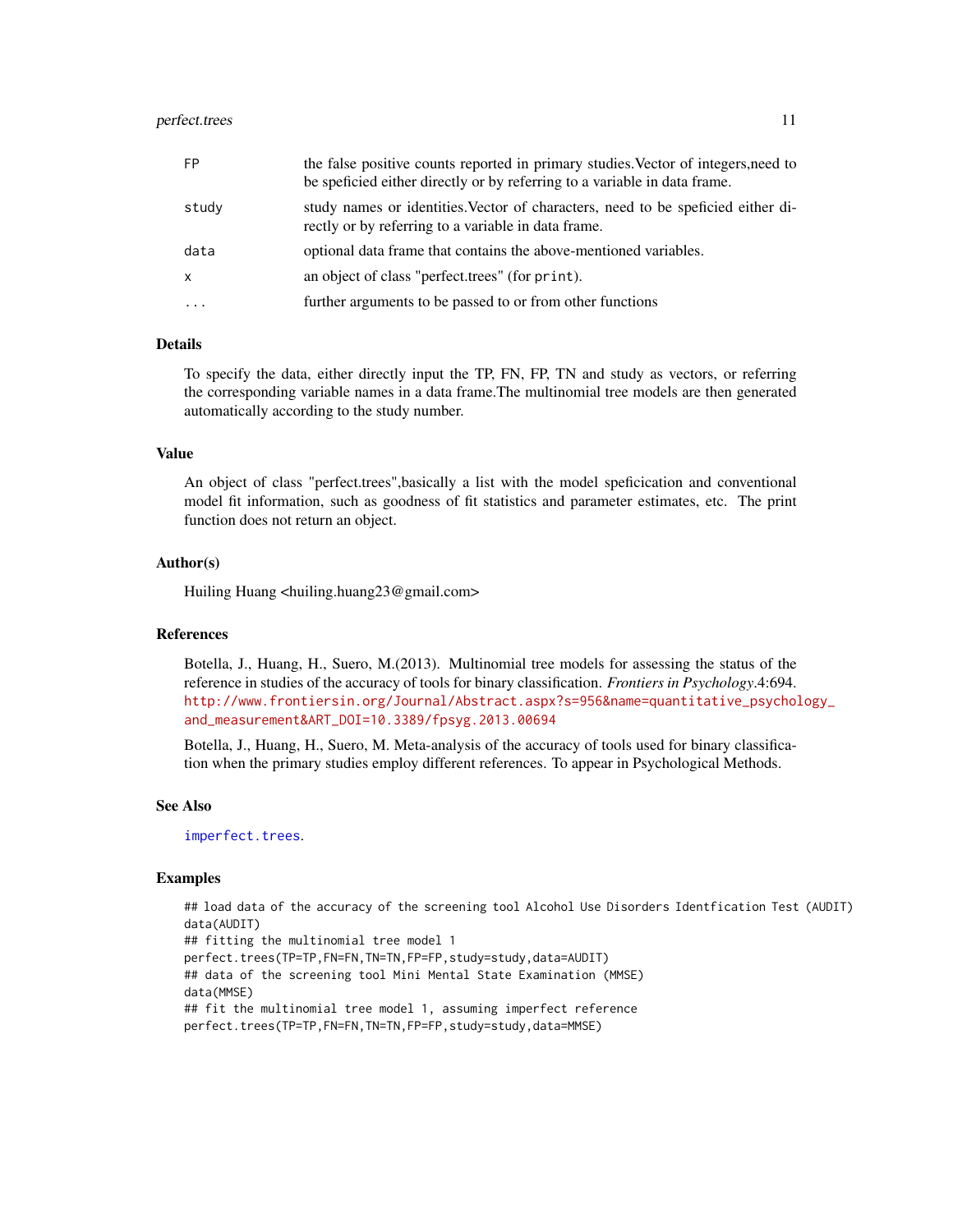# <span id="page-11-0"></span>Description

Data from Schuetz (2010) of the diagnosis of coronary artery disease (CAD),used conventional coronary angiography as the reference standard. Among the total 103 studies, 84 evaluated only the accuracy of CT, 14 evaluated only MRI, and 5 studies evaluated both.

# Usage

Schuetz

# Format

A data frame containing 6 variables and 108 observations, including 103 studies. The variables are:

| Test     | factor  | name of the screening test        |
|----------|---------|-----------------------------------|
| Study_ID | factor  | primary study name                |
| tp       | numeric | number of true positives          |
| fp       |         | numeric number of false positives |
| fn       |         | numeric number of false negatives |
| tn       |         | numeric number of true negatives  |

#### Source

Cochrane Handbook for Systematic Reviews of Diagnostic Test Accuracy, Chapter 10

# References

Schuetz GM, Zacharopoulou NM, Schlattmann P, Dewey M. Meta-analysis:noninvasive coronary angiography using computed tomography versus magnetic resonance imaging. *Annals of Internal Medicine* 2010;152:167-177.